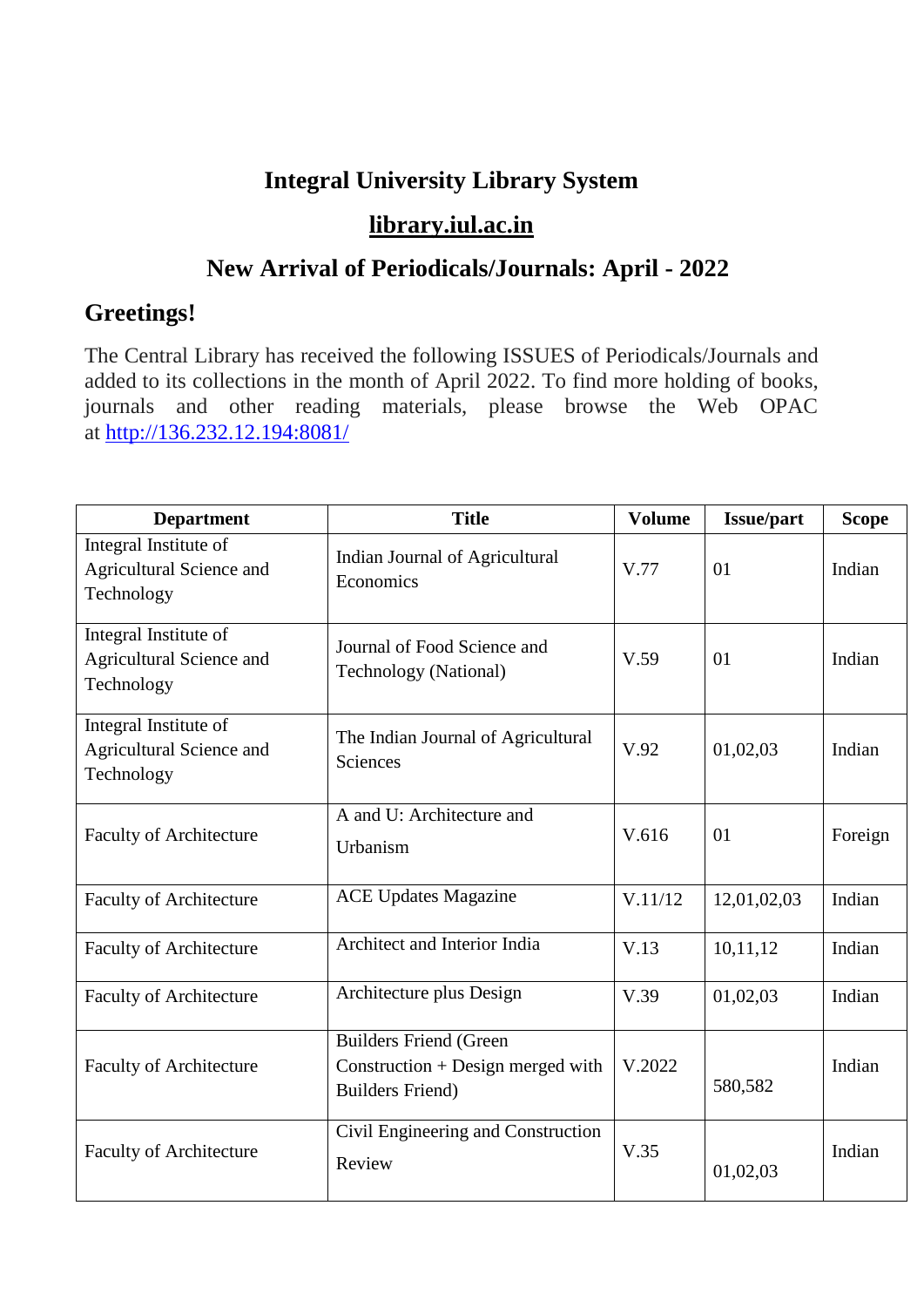| <b>Faculty of Architecture</b>    | Down to Earth                                           | V.30  | 16,1718,19,2<br>0,21             | Indian  |
|-----------------------------------|---------------------------------------------------------|-------|----------------------------------|---------|
| <b>Faculty of Architecture</b>    | Harper's Bazaar Magazine                                | V.8   | 10                               | Indian  |
| <b>Faculty of Architecture</b>    | Journal of The Indian Institute of<br>Architects        | V.87  | 01,02                            | Indian  |
| <b>Faculty of Architecture</b>    | <b>Surfaces Reporter</b>                                | V.10  | 07                               | Indian  |
| <b>Bio-Engineering</b>            | <b>Current Science</b>                                  | V122  | 01,02                            | Indian  |
| Bio-Engineering                   | Indian Journal of Experimental<br><b>Biology</b>        | V.60  | 01,02,03,04                      | Indian  |
| <b>Bio-Science</b>                | Indian Journal of Biochemistry and<br><b>Biophysics</b> | V.59  | 01,02,03                         | Indian  |
| <b>Bio-Science</b>                | Journal of Cytology                                     | V.39  | 01                               | Indian  |
| <b>Bio-Science</b>                | Science                                                 | V.375 | 6577,6579,<br>6578,6580,<br>6582 | Foreign |
| Commerce & Business<br>Management | <b>Asian Journal of Management Cases</b>                | V.19  | 01                               | Indian  |
| Commerce & Business<br>Management | <b>Chartered Accountant</b>                             | V.70  | 7,8,10                           | Indian  |
| Commerce & Business<br>Management | Foreign Trade Review                                    | V.57  | 01                               | Indian  |
| Commerce & Business<br>Management | <b>Harvard Business Review</b>                          | V.100 | 01,02                            | Foreign |
| Commerce & Business<br>Management | <b>Indian Journal of Finance</b>                        | V.16  | 01                               | Indian  |
| Commerce & Business<br>Management | Indian Journal of Marketing                             | V.52  | 01                               | Indian  |
| Commerce & Business<br>Management | Prabandhan: Indian Journal of<br>Management             | V.15  | 01,02                            | Indian  |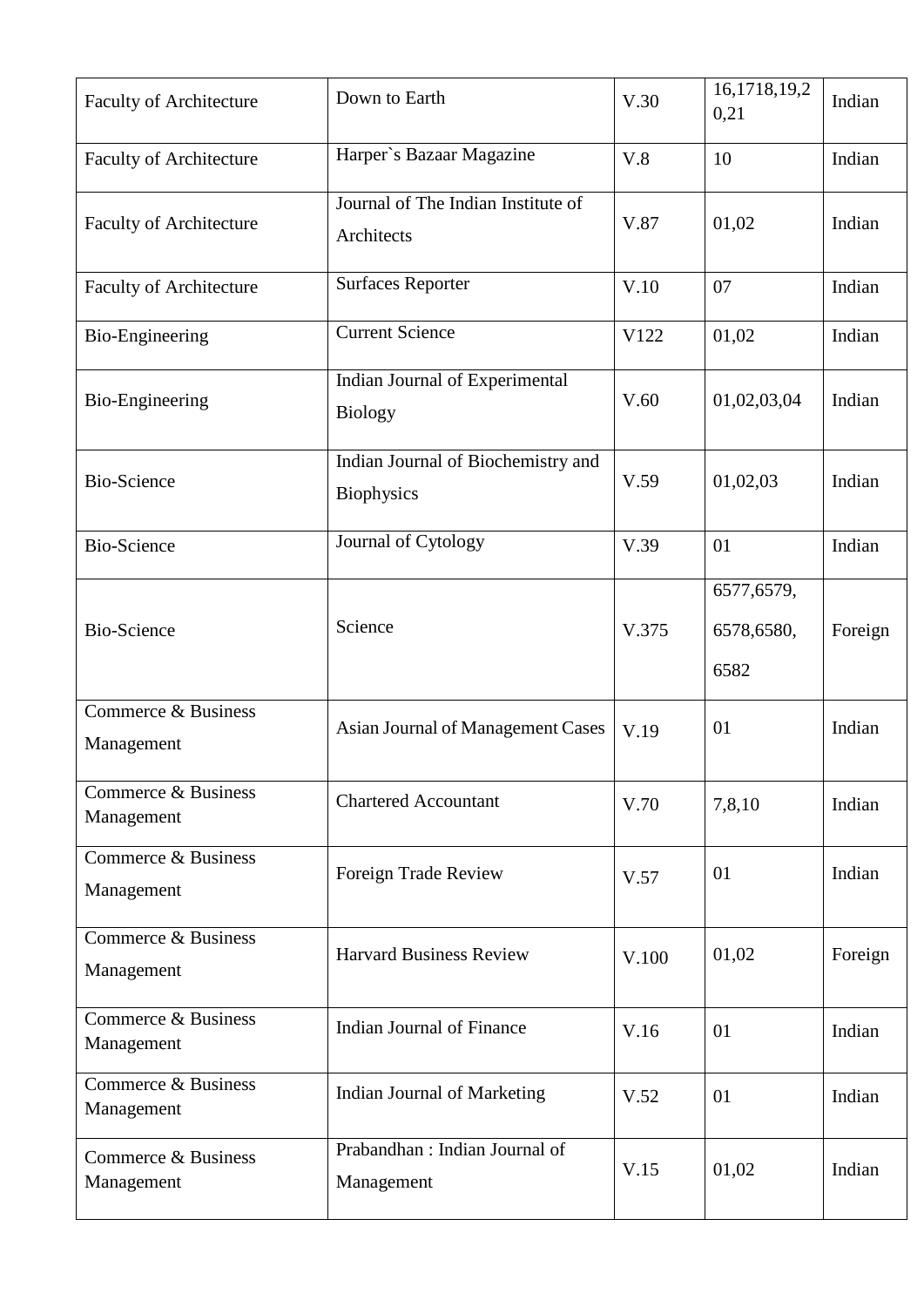| Commerce & Business<br>Management                                   | Vision: The Journal of Business<br>Perspective                         | V.26  | 01                      | Indian  |
|---------------------------------------------------------------------|------------------------------------------------------------------------|-------|-------------------------|---------|
| Chemistry                                                           | <b>Indian Journal of Chemistry Section</b>                             | V.61  | 01,02,03                | Indian  |
| College of Pharmacy,<br>Shahjahanpur                                | Asian Journal of Chemistry                                             | V.34  | 01,02,03                | Indian  |
| College of Pharmacy,<br>Shahjahanpur                                | Indian Journal of Experimental<br><b>Biology</b>                       | V.60  | 01,02,03,04             | Indian  |
| College of Pharmacy,<br>Shahjahanpur                                | Indian Journal of Pharmaceutical<br><b>Education and Research</b>      | V.56  | 01                      | Indian  |
| College of Pharmacy,<br>Shahjahanpur                                | Indian Journal of Pharmacology                                         | V.54  | 01                      | Indian  |
| College of Pharmacy,<br>Shahjahanpur                                | <b>International Journal of Pharmacy</b><br>and Pharmaceutical Science | V.14  | 01,02,03                | Indian  |
| College of Pharmacy,<br>Shahjahanpur                                | Journal of Hospital Pharmacy                                           | V.17  | 01                      | Indian  |
| College of Pharmacy,<br>Shahjahanpur                                | Research Journal of Pharmacy and<br>Technology                         | V.15  | 01,02                   | Indian  |
| <b>Computer Application</b>                                         | Foundations and Trends in<br>Communications and Information<br>Theory  | V.19  | 01                      | Foreign |
| Education                                                           | Asian Journal of Legal Education                                       | V.9   | 01                      | Indian  |
| Humanities                                                          | Indian Journal of Public<br>Administration                             | V.68  | 01                      | Indian  |
| <b>Environmental Science</b>                                        | Journal of Environmental Biology                                       | V.43  | 01                      | Indian  |
| <b>Environmental Science</b>                                        | Down to Earth                                                          | V.30  | 16, 17, 18,<br>19,20,21 | Indian  |
| <b>Integral Institute of Medical</b><br>Sciences & Research(IIMS&R) | American Journal Of<br>Roentgenology                                   | V.218 | 01,02                   | Foreign |
| <b>Integral Institute of Medical</b><br>Sciences & Research(IIMS&R) | <b>Anatomical Science International</b>                                | V.97  | 02,01                   | Foreign |
| <b>Integral Institute of Medical</b>                                | <b>Anesthesiology Clinics</b>                                          | V.40  | 01                      | Foreign |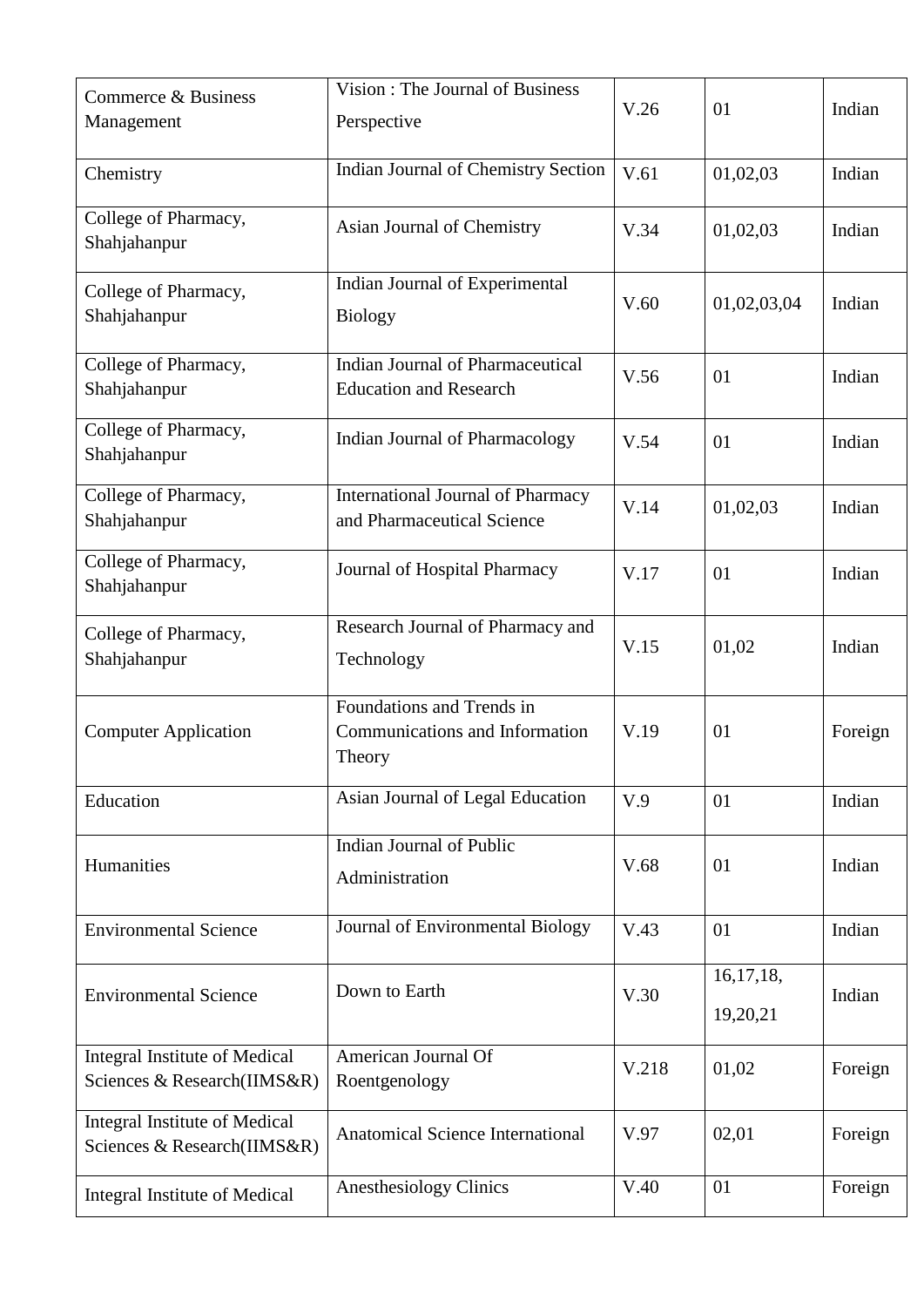| Sciences & Research(IIMS&R)                                         |                                                                         |          |                 |         |
|---------------------------------------------------------------------|-------------------------------------------------------------------------|----------|-----------------|---------|
| <b>Integral Institute of Medical</b><br>Sciences & Research(IIMS&R) | Annals of Otology Rhinology and<br>Laryngology                          | V.131    | 01              | Foreign |
| <b>Integral Institute of Medical</b><br>Sciences & Research(IIMS&R) | Asian Journal of Psychiatry                                             | V.69     | 01              | Foreign |
| <b>Integral Institute of Medical</b><br>Sciences & Research(IIMS&R) | <b>British Journal Of Anaesthesia</b>                                   | V.128    | 02              | Foreign |
| <b>Integral Institute of Medical</b><br>Sciences & Research(IIMS&R) | <b>British Journal Of Ophthalmology</b>                                 | V.106    | 01,02           | Foreign |
| <b>Integral Institute of Medical</b><br>Sciences & Research(IIMS&R) | <b>Canadian Journal of Anesthesia</b>                                   | V.69     | 01              | Foreign |
| <b>Integral Institute of Medical</b><br>Sciences & Research(IIMS&R) | <b>Clinical Biochemistry</b>                                            | V.99/100 | 01,01           | Foreign |
| <b>Integral Institute of Medical</b><br>Sciences & Research(IIMS&R) | <b>Clinical Drug Investigation</b>                                      | V.42     | 01,02,03        | Foreign |
| <b>Integral Institute of Medical</b><br>Sciences & Research(IIMS&R) | <b>Dermatology Clinics</b>                                              | V.40     | 01              | Foreign |
| Integral Institute of Medical<br>Sciences & Research(IIMS&R)        | Diagnostic Histopathology<br>(formerly Current Diagnostic<br>Pathology) | V.28     | 01,02,03,<br>04 | Foreign |
| <b>Integral Institute of Medical</b><br>Sciences & Research(IIMS&R) | Forensic Toxicology                                                     | V.40     | 01              | Foreign |
| <b>Integral Institute of Medical</b><br>Sciences & Research(IIMS&R) | <b>Indian Heart Journal</b>                                             | V.74     | 01              | Indian  |
| <b>Integral Institute of Medical</b><br>Sciences & Research(IIMS&R) | <b>Indian Journal Of Anaesthesia</b>                                    | V.66     | 01,02           | Indian  |
| <b>Integral Institute of Medical</b><br>Sciences & Research(IIMS&R) | Indian Journal of Anesthesia and<br>Analgesia                           | V.9      | 01              | Indian  |
| <b>Integral Institute of Medical</b><br>Sciences & Research(IIMS&R) | Indian Journal Of Biochemistry and<br><b>Biophysics</b>                 | V.59     | 01,02,03        | Indian  |
| <b>Integral Institute of Medical</b><br>Sciences & Research(IIMS&R) | Indian Journal Of Chest Disease and<br><b>Allied Sciences</b>           | V.64     | 01              | Indian  |
| <b>Integral Institute of Medical</b><br>Sciences & Research(IIMS&R) | Indian Journal Of Community<br>Medicine                                 | V.47     | 01              | Indian  |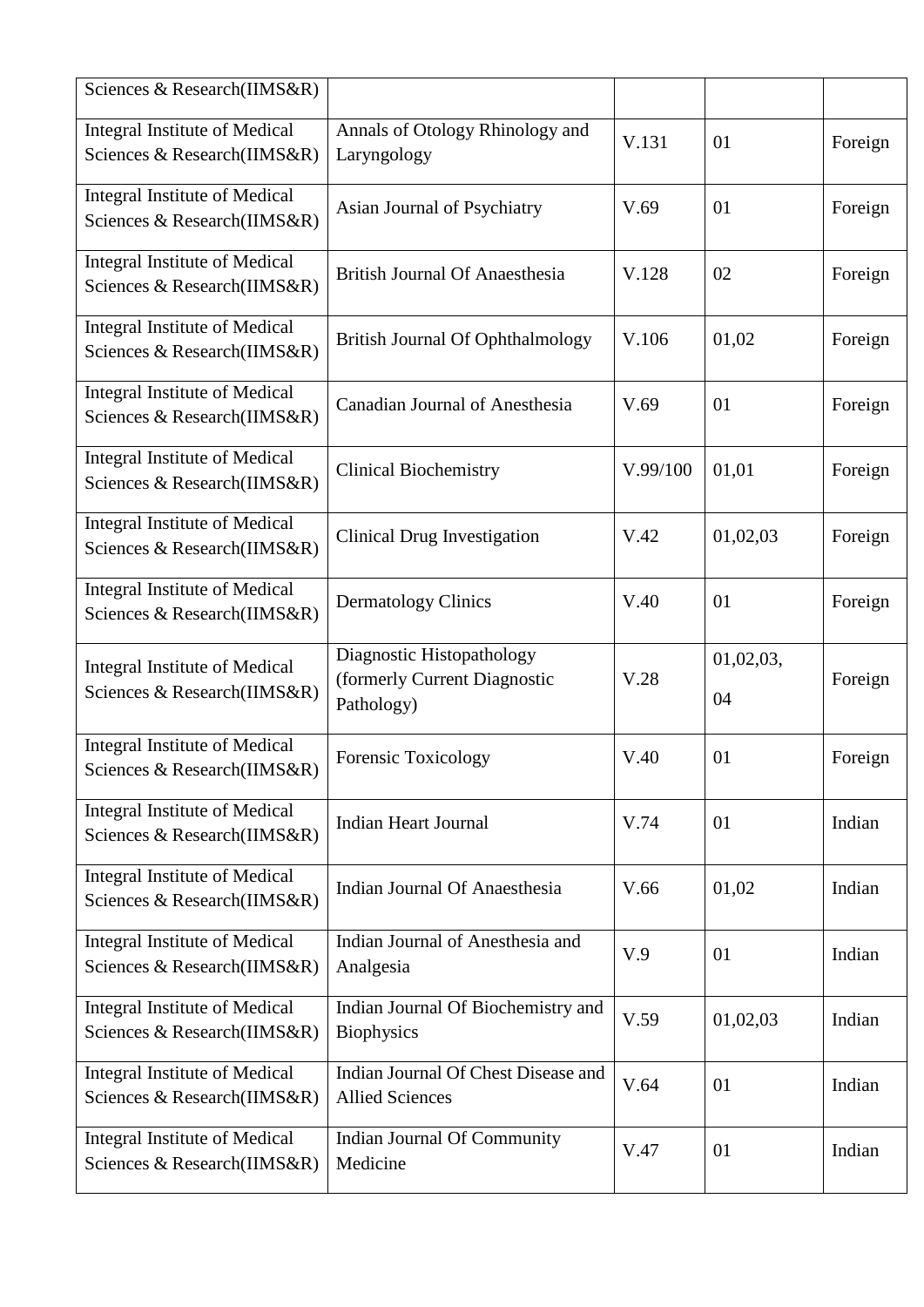| Integral Institute of Medical<br>Sciences & Research(IIMS&R)        | <b>Indian Journal of Critical Care</b><br>Medicine (from 2019 with Jaypee<br>Brothers) | V.26  | 01              | Indian  |
|---------------------------------------------------------------------|----------------------------------------------------------------------------------------|-------|-----------------|---------|
| <b>Integral Institute of Medical</b><br>Sciences & Research(IIMS&R) | <b>Indian Journal Of Dermatology</b><br>Venerology and Leprology                       | V.88  | $\overline{2}$  | Indian  |
| <b>Integral Institute of Medical</b><br>Sciences & Research(IIMS&R) | <b>Indian Journal of Forensic Medicine</b><br>and Toxicology                           | V.16  | 01              | Indian  |
| <b>Integral Institute of Medical</b><br>Sciences & Research(IIMS&R) | Indian Journal of Hematology and<br><b>Blood Transfusion</b>                           | V.38  | 01              | Indian  |
| Integral Institute of Medical<br>Sciences & Research(IIMS&R)        | Indian Journal Of Ophthalmology                                                        | V.70  | 01,02           | Indian  |
| <b>Integral Institute of Medical</b><br>Sciences & Research(IIMS&R) | Indian Journal Of Orthopaedics<br>(From 2020 Springer India Pvt. Ltd)                  | V.56  | 04              | Indian  |
| <b>Integral Institute of Medical</b><br>Sciences & Research(IIMS&R) | Indian Journal Of Pathology And<br>Microbiology                                        | V.65  | 01              | Indian  |
| <b>Integral Institute of Medical</b><br>Sciences & Research(IIMS&R) | <b>Indian Journal Of Pharmacology</b>                                                  | V.54  | 01              | Indian  |
| <b>Integral Institute of Medical</b><br>Sciences & Research(IIMS&R) | Indian Journal Of Psychiatry                                                           | V.64  | 01              | Indian  |
| Integral Institute of Medical<br>Sciences & Research(IIMS&R)        | Indian Journal of Psychological<br>Medicine (From 2020 with Sage<br>Publications)      | V.44  | 01              | Indian  |
| <b>Integral Institute of Medical</b><br>Sciences & Research(IIMS&R) | Indian Journal of Urology                                                              | V.38  | 01              | Indian  |
| <b>Integral Institute of Medical</b><br>Sciences & Research(IIMS&R) | <b>Indian Pediatrics</b>                                                               | V.59  | 01,02,03        | Indian  |
| <b>Integral Institute of Medical</b><br>Sciences & Research(IIMS&R) | International Journal of Physiology,<br>Nutrition and Physical Education (+            | V.7   | 01              | Indian  |
| <b>Integral Institute of Medical</b><br>Sciences & Research(IIMS&R) | <b>JAMA</b> - Journal Of American<br><b>Medical Association</b>                        | V.327 | 03,04,05,<br>09 | Foreign |
| <b>Integral Institute of Medical</b><br>Sciences & Research(IIMS&R) | Journal of Association of Physicians<br>of India                                       | V.70  | 01              | Indian  |
| Integral Institute of Medical<br>Sciences & Research(IIMS&R)        | Journal of Cytology                                                                    | V.39  | 01              | Indian  |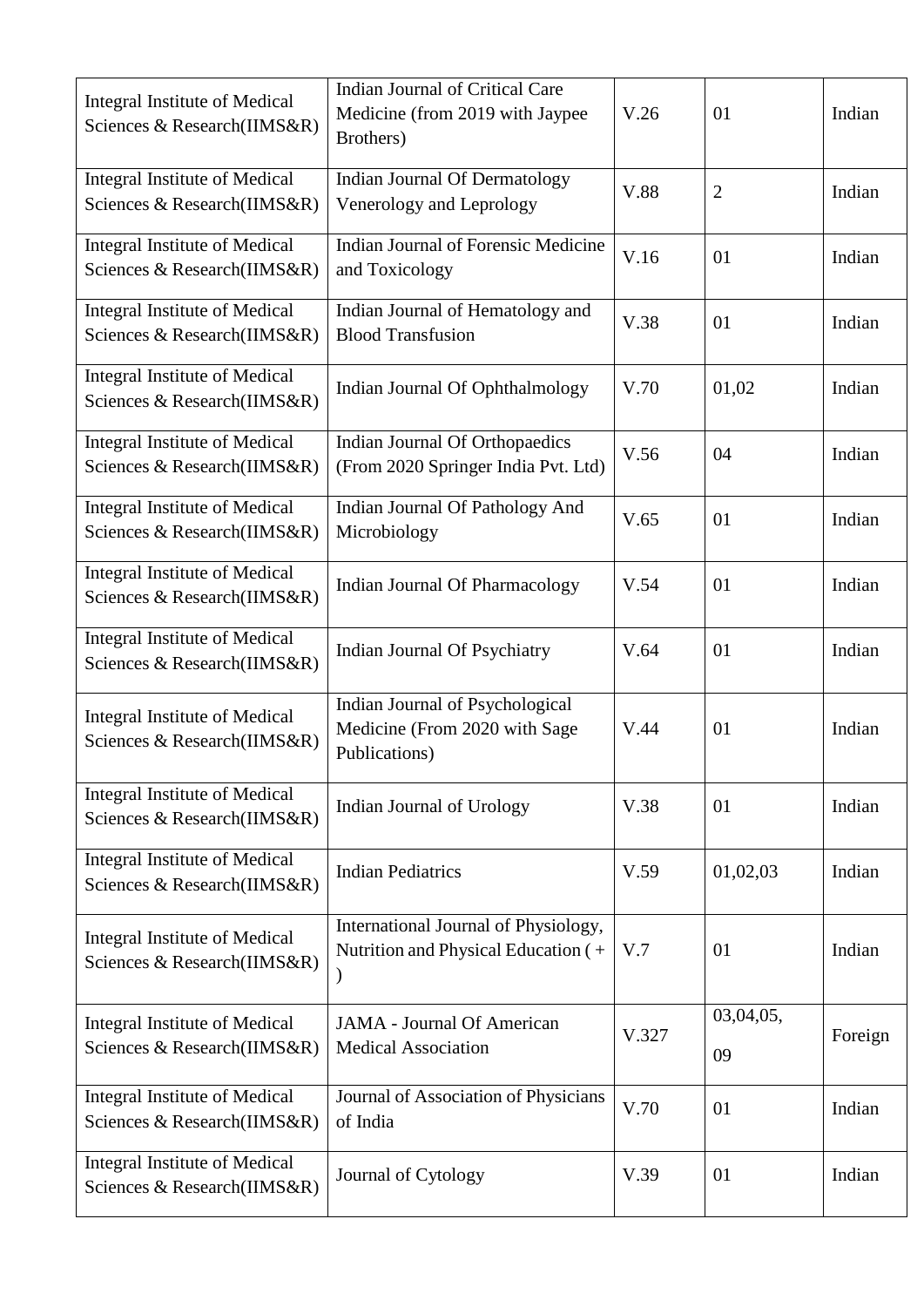| <b>Integral Institute of Medical</b><br>Sciences & Research(IIMS&R) | Journal of Epidemiology and<br><b>Community Health</b>   | V.76  | 01                        | Foreign |
|---------------------------------------------------------------------|----------------------------------------------------------|-------|---------------------------|---------|
| <b>Integral Institute of Medical</b><br>Sciences & Research(IIMS&R) | Journal of Family Medicine and<br>Primary Care           | V.11  | 02                        | Indian  |
| <b>Integral Institute of Medical</b><br>Sciences & Research(IIMS&R) | Journal Of Laryngology and<br>Otology                    | V.136 | 01                        | Foreign |
| <b>Integral Institute of Medical</b><br>Sciences & Research(IIMS&R) | Journal of Minimal Access Surgery                        | V.18  | 01                        | Indian  |
| <b>Integral Institute of Medical</b><br>Sciences & Research(IIMS&R) | Journal of Obstetrics and<br>Gynecology of India (FOGSI) | V.72  | 01                        | Indian  |
| <b>Integral Institute of Medical</b><br>Sciences & Research(IIMS&R) | Journal of Physiology and<br>Biochemistry                | V.78  | 01                        | Foreign |
| <b>Integral Institute of Medical</b><br>Sciences & Research(IIMS&R) | Journal of the American Academy<br>of Dermatology        | V.86  | 02                        | Foreign |
| <b>Integral Institute of Medical</b><br>Sciences & Research(IIMS&R) | Journal of the American Dental<br>Association            | V.153 | 02                        | Foreign |
| <b>Integral Institute of Medical</b><br>Sciences & Research(IIMS&R) | National Journal of Clinical<br>Anatomy                  | V.11  | 01                        | Indian  |
| <b>Integral Institute of Medical</b><br>Sciences & Research(IIMS&R) | <b>Ophthalmology Retina</b>                              | V.6   | 01,02                     | Foreign |
| <b>Integral Institute of Medical</b><br>Sciences & Research(IIMS&R) | Pediatric Critical Care Medicine                         | V.23  | 01                        | Foreign |
| <b>Integral Institute of Medical</b><br>Sciences & Research(IIMS&R) | The BMJ Academic Editon<br>(Monthly)                     | V.8   | 01                        | Foreign |
| <b>Integral Institute of Medical</b><br>Sciences & Research(IIMS&R) | The British Journal Of Psychiatry                        | V.220 | 02                        | Foreign |
| <b>Integral Institute of Medical</b><br>Sciences & Research(IIMS&R) | The Clinical Teacher                                     | V.19  | 01                        | Foreign |
| Integral Institute of Medical<br>Sciences & Research(IIMS&R)        | The Lancet                                               | V.399 | 10326,10324<br>,<br>10319 | Foreign |
| <b>LAW</b>                                                          | All India Reporter(Law)                                  | V.109 | 1297,1299                 | Indian  |
| <b>LAW</b>                                                          | Asian Journal of Legal Education                         | V.9   | 01                        | Indian  |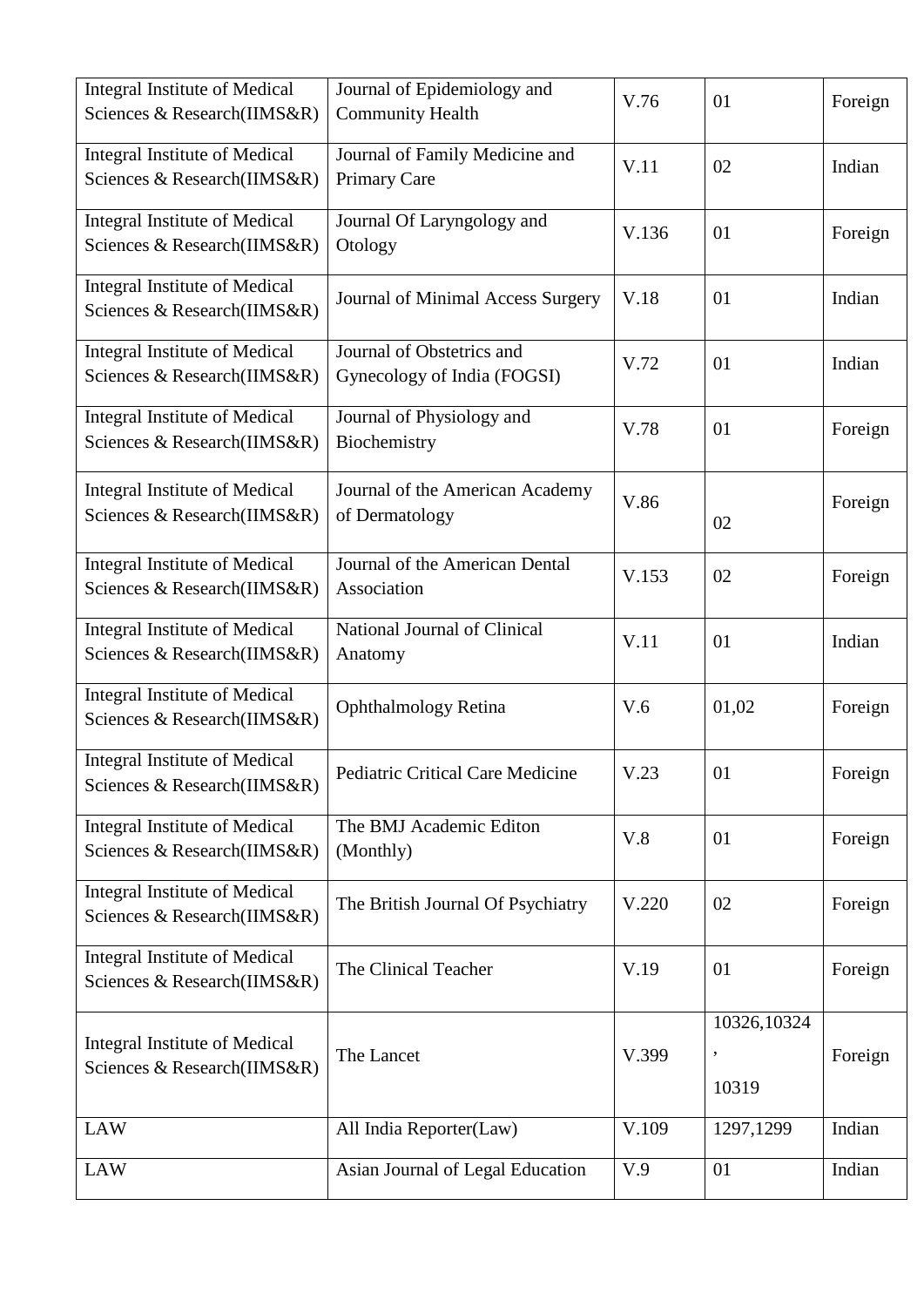| <b>LAW</b>                         | Delhi Law Times (Daily)                                                  | V.287/28<br>8 | $1-59$      | Indian  |
|------------------------------------|--------------------------------------------------------------------------|---------------|-------------|---------|
| <b>LAW</b>                         | <b>Lucknow Law Times</b>                                                 | V.63          | 01,02,03    | Indian  |
| <b>LAW</b>                         | The Criminal Law Journal                                                 | V.128         | 1465,1466   | Indian  |
| Mechanical Engineering             | Nano manufacturing and Metrology                                         | V.5           | 01          | Foreign |
| <b>Mechanical Engineering</b>      | International Journal of Design and<br><b>Manufacturing Technology</b>   | V.13          | 01          | Indian  |
| <b>Faculty of Pharmacy</b>         | Asian Journal of Chemistry                                               | V.34          | 1,2,4       | Indian  |
| <b>Faculty of Pharmacy</b>         | Indian Journal of Chemistry                                              | V.61          | 01,02,03    | Indian  |
| <b>Faculty of Pharmacy</b>         | Indian Journal of Experimental<br><b>Biology</b>                         | V.60          | 01,02,03,04 | Indian  |
| <b>Faculty of Pharmacy</b>         | <b>Indian Journal of Pharmaceutical</b><br><b>Education and Research</b> | V.56          | 01          | Indian  |
| <b>Faculty of Pharmacy</b>         | <b>Indian Journal of Pharmacology</b>                                    | V.54          | 01          | Indian  |
| Faculty of Pharmacy                | <b>Indian Journal of Pharmacy Practice</b>                               | V.15          | 01          | Indian  |
| <b>Faculty of Pharmacy</b>         | Journal of Advanced<br>Pharmaceutical Technology and<br>Research         | V.13          | 01          | Indian  |
| <b>Faculty of Pharmacy</b>         | Research Journal of Pharmacy and<br>Technology                           | V.15          | 01.02       | Indian  |
| Physiotherapy                      | Indian Journal of Physiotherapy and<br><b>Occupational Therapy</b>       | V.16          | 01          | Indian  |
| <b>Integral College of Nursing</b> | Indian Journal Of Biochemistry and<br><b>Biophysics</b>                  | V.59          | 01,02,03    | Indain  |
| <b>Integral College of Nursing</b> | <b>International Journal of Nursing</b><br>Education                     | V.14          | 01          | Indain  |
| <b>Integral College of Nursing</b> | Journal of Nursing Regulation                                            | V.12          | 04          | Foreign |
| <b>Integral College of Nursing</b> | <b>Nightingale Nursing Times</b>                                         | V.17          | 10,1        | Indain  |
| <b>Integral College of Nursing</b> | The Nursing Journal of India (TNAI<br>Journal)                           | V.113         | 01          | Indain  |
| <b>Integral College of Nursing</b> | TNC Journal of Community Health<br>Nursing                               | V.10          | 01          | Indain  |